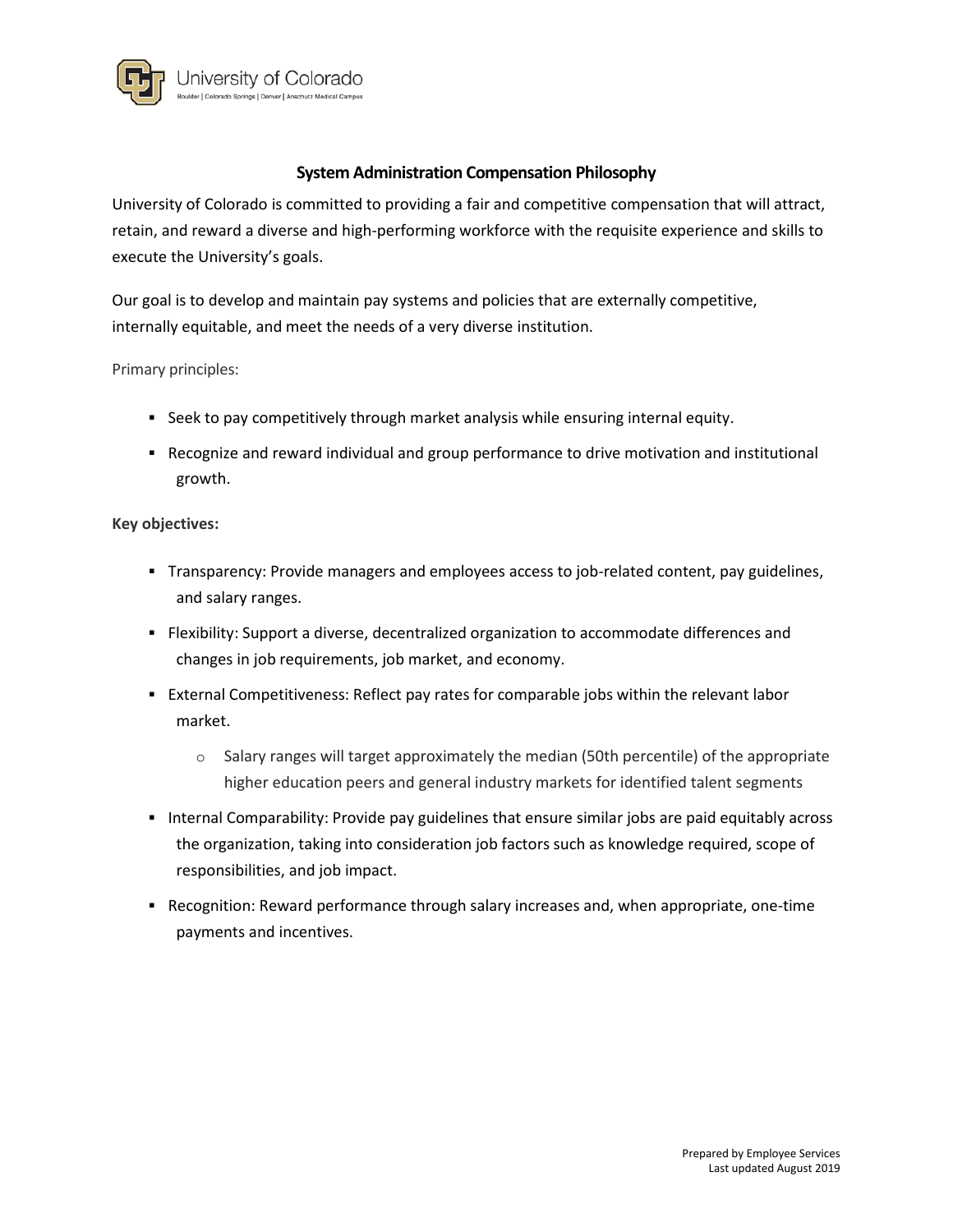

## Governance / Approval structure:

| <b>Internal Action / Internal Hires</b>                                                                                                                                                |                                                                                                                                                                                                                     |                                               |  |
|----------------------------------------------------------------------------------------------------------------------------------------------------------------------------------------|---------------------------------------------------------------------------------------------------------------------------------------------------------------------------------------------------------------------|-----------------------------------------------|--|
| <b>Compensation Action</b>                                                                                                                                                             | <b>Compensation Guideline</b>                                                                                                                                                                                       | <b>Required Approvals</b>                     |  |
| Comp change for VP's and Chancellors<br>(Direct reports to the President)                                                                                                              | Includes all New Positions, Offers, Internal Moves and                                                                                                                                                              | President<br><b>VP Administration</b>         |  |
|                                                                                                                                                                                        | <b>Compensation Actions</b>                                                                                                                                                                                         | <b>VPBF &amp; CFO</b><br>SVP & Chief of Staff |  |
| Associate VP's                                                                                                                                                                         | Includes all New Positions, Offers, Internal Moves and                                                                                                                                                              | VP Admin                                      |  |
| Assistant VP's                                                                                                                                                                         | Compensation Actions for all Associate VP and Assistant VP<br>Positions and Employees at all levels earning \$150,000 or                                                                                            | CHRO                                          |  |
| Compensation Actions for an employee<br>earning at least \$150K base salary before or                                                                                                  | more                                                                                                                                                                                                                | <b>Vice President</b>                         |  |
| after salary change                                                                                                                                                                    |                                                                                                                                                                                                                     | Dept. Head                                    |  |
| Directors, Assistant Director, Assoc Dir,<br>Employees earning at least \$125k base<br>salary before or after salary change                                                            | Includes all New Positions, Offers, Internal Moves and<br>Compensation Actions for all Directors, Assistant Directors,<br>Assoc Dir, Employees earning at least \$125k base salary<br>before or after salary change | <b>CHRO</b>                                   |  |
|                                                                                                                                                                                        |                                                                                                                                                                                                                     | <b>Vice President</b>                         |  |
|                                                                                                                                                                                        |                                                                                                                                                                                                                     | Dept. Head                                    |  |
| <b>New Hires</b>                                                                                                                                                                       | Salary offers above 60 <sup>th</sup> percentile of HR established salary<br>range                                                                                                                                   | <b>CHRO</b>                                   |  |
|                                                                                                                                                                                        | *Any offers made outside of the established HR salary range                                                                                                                                                         | <b>VP</b>                                     |  |
|                                                                                                                                                                                        | must be approved by the HR Approvals Committee                                                                                                                                                                      | Dept. Head                                    |  |
| <b>New Positions</b>                                                                                                                                                                   | Positions adding a headcount, not previously budgeted                                                                                                                                                               | VP Admin                                      |  |
|                                                                                                                                                                                        |                                                                                                                                                                                                                     | CFO & VPBF                                    |  |
|                                                                                                                                                                                        |                                                                                                                                                                                                                     | SVP & Chief of Staff                          |  |
| Promotion<br>- Promotion cycle is effective October 1-<br>December 31 annually; deadline for all<br>paperwork submitted to HR is<br>December 10 <sup>th</sup> . Promotions will be not | • 0-15% base salary increase, as long as the base salary<br>does not exceed maximum                                                                                                                                 | <b>HR</b>                                     |  |
|                                                                                                                                                                                        |                                                                                                                                                                                                                     | <b>Vice President</b>                         |  |
|                                                                                                                                                                                        |                                                                                                                                                                                                                     | Dept. Head                                    |  |
| be permitted during annual merit cycle.<br>Justification: Reinforcement of                                                                                                             | • Placing new salary above the maximum of range or<br>• Greater than 15% base salary increase                                                                                                                       | <b>HR</b>                                     |  |
| employees receiving merit pay based on                                                                                                                                                 | • Employee has been in current position less than 6 months                                                                                                                                                          | Vice President                                |  |
| performance with promotions<br>addressed distinctly separately, and                                                                                                                    |                                                                                                                                                                                                                     | Dept. Head                                    |  |
| align with our annual performance<br>management cycle.                                                                                                                                 |                                                                                                                                                                                                                     | VP Admin                                      |  |
|                                                                                                                                                                                        |                                                                                                                                                                                                                     | CFO & VPBF                                    |  |
|                                                                                                                                                                                        |                                                                                                                                                                                                                     | SVP & Chief of Staff                          |  |